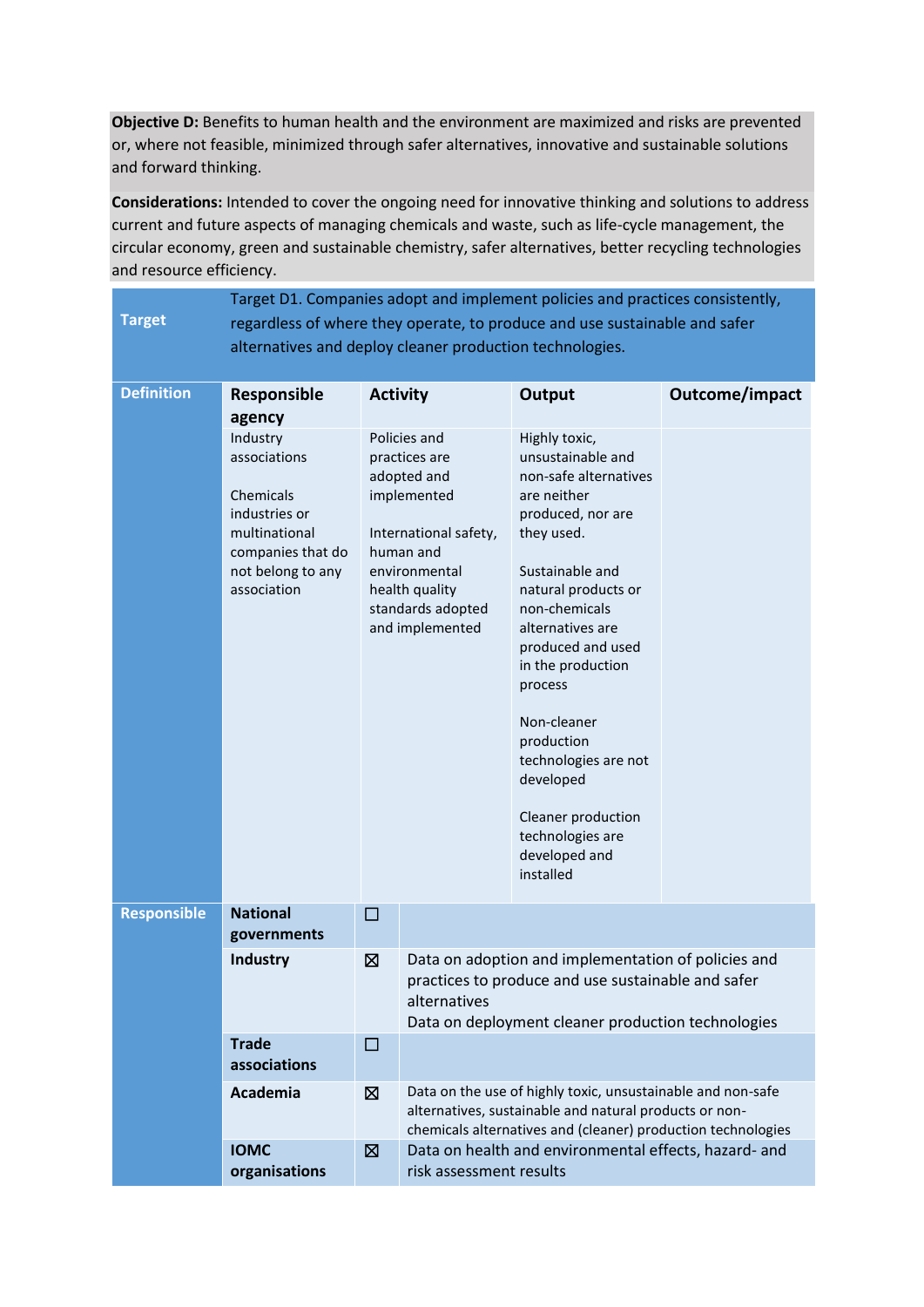|                                     | <b>Civil Society</b>                                                                                                                                                                               |                                                                                                                                                                                                  |  |  |  |  |  |
|-------------------------------------|----------------------------------------------------------------------------------------------------------------------------------------------------------------------------------------------------|--------------------------------------------------------------------------------------------------------------------------------------------------------------------------------------------------|--|--|--|--|--|
| <b>High level/</b>                  | High impact/ high level indicators                                                                                                                                                                 | <b>Considerations</b>                                                                                                                                                                            |  |  |  |  |  |
| high impact<br><b>Indicators</b>    | % of companies that have adopted resource<br>efficiency and sustainability in their policies                                                                                                       | For all indicators: % inclusive<br>of the number and it is<br>indicative of the overall<br>situation whereas a number<br>alone tells nothing as the<br>broader or overall number is<br>not known |  |  |  |  |  |
|                                     | % Reduced production and use of toxic,<br>unsustainable, and unsafe chemicals, and<br>installation of non-cleaner technologies.                                                                    |                                                                                                                                                                                                  |  |  |  |  |  |
|                                     | % of companies implement sustainable chemistry<br>principles, use natural products or non-chemicals<br>as a source for their products.                                                             | Non-chemical alternatives should<br>also be considered as alternative<br>for the use of chemicals (e.g.<br>beneficial insects or traps instead<br>of insecticides)                               |  |  |  |  |  |
|                                     | % of companies implement sustainable chemistry<br>principles, use natural products or non-chemicals<br>as a source for their products.                                                             |                                                                                                                                                                                                  |  |  |  |  |  |
|                                     | % of companies implement sustainable chemistry<br>principles, use natural products or non-chemicals<br>as a source for their products.                                                             |                                                                                                                                                                                                  |  |  |  |  |  |
|                                     | % of companies that have developed and<br>implemented an overall environmental or<br>sustainability plan.                                                                                          |                                                                                                                                                                                                  |  |  |  |  |  |
|                                     | % of start-up companies investing on innovative<br>and sustainable chemical solutions, and cleaner<br>production technology.                                                                       |                                                                                                                                                                                                  |  |  |  |  |  |
|                                     | % company turnover investment on research and<br>development on safe alternatives, innovative and<br>sustainable chemical solutions, and cleaner<br>production technology.                         |                                                                                                                                                                                                  |  |  |  |  |  |
|                                     | % associations, companies acknowledge;<br>encourage; and reward through economic<br>incentives the production and use of natural<br>products or non-chemicals as input in production<br>processes. |                                                                                                                                                                                                  |  |  |  |  |  |
|                                     | % companies report reduced exposure of workers<br>and nearby communities to highly toxic,<br>unsustainable, and unsafe chemicals.                                                                  |                                                                                                                                                                                                  |  |  |  |  |  |
|                                     | % companies report reduced associated disease<br>burden, improved human health of workers,<br>nearby communities and associated work<br>environment.                                               |                                                                                                                                                                                                  |  |  |  |  |  |
| <b>Existing</b><br><b>baselines</b> |                                                                                                                                                                                                    |                                                                                                                                                                                                  |  |  |  |  |  |
|                                     |                                                                                                                                                                                                    |                                                                                                                                                                                                  |  |  |  |  |  |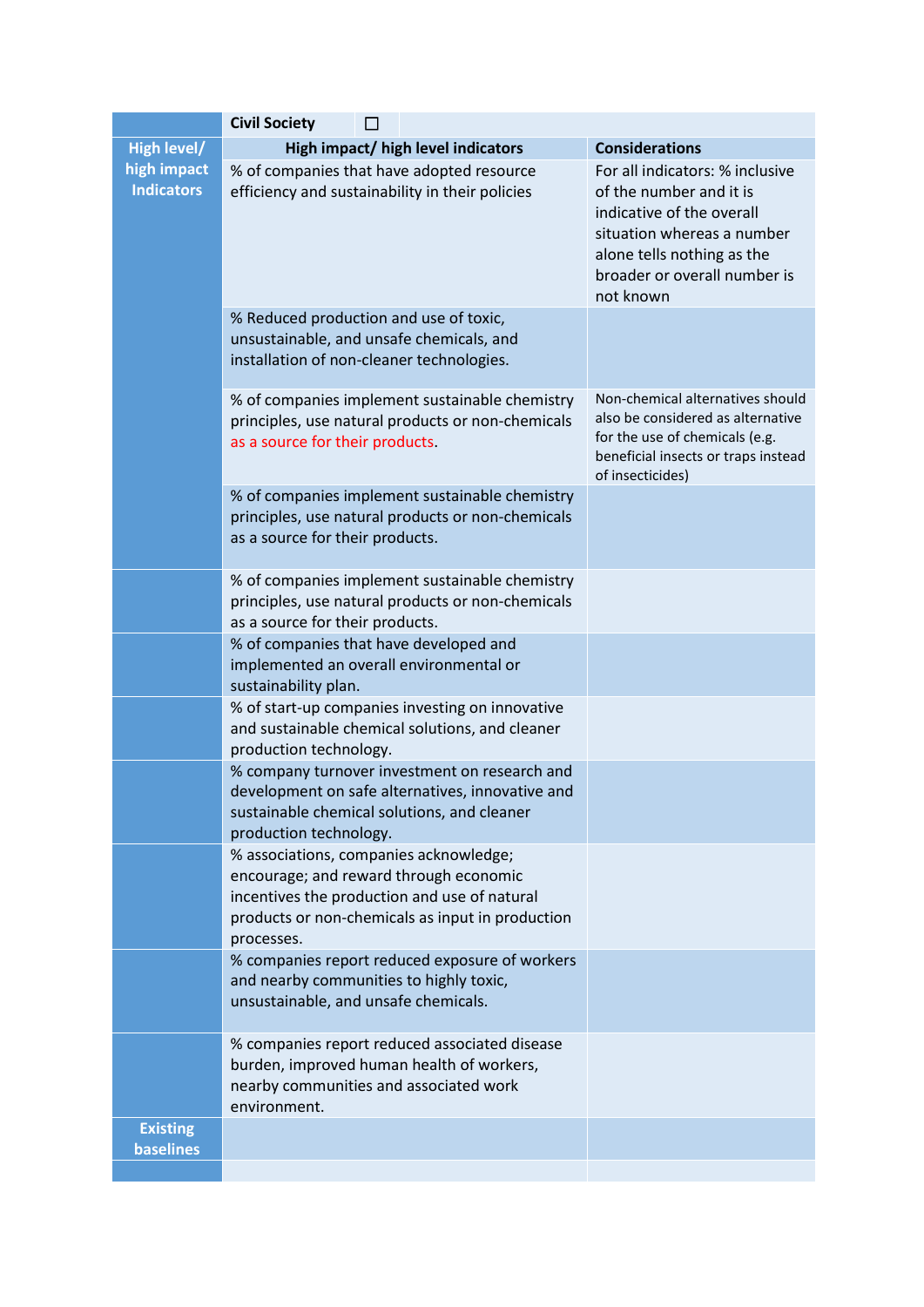Additional considerations resulting from the discussions:

Non-chemical alternatives do not have to be reflected in the target language provided that there will be an indicator measuring its use.

With the above, there is no need for the additional target proposed during IP3

Safer alternatives need to be defined. Does it include non-chemical alternatives?

Unclear if data are available for proposed indicators, including on no-chemical alternatives

A glossary may be helpful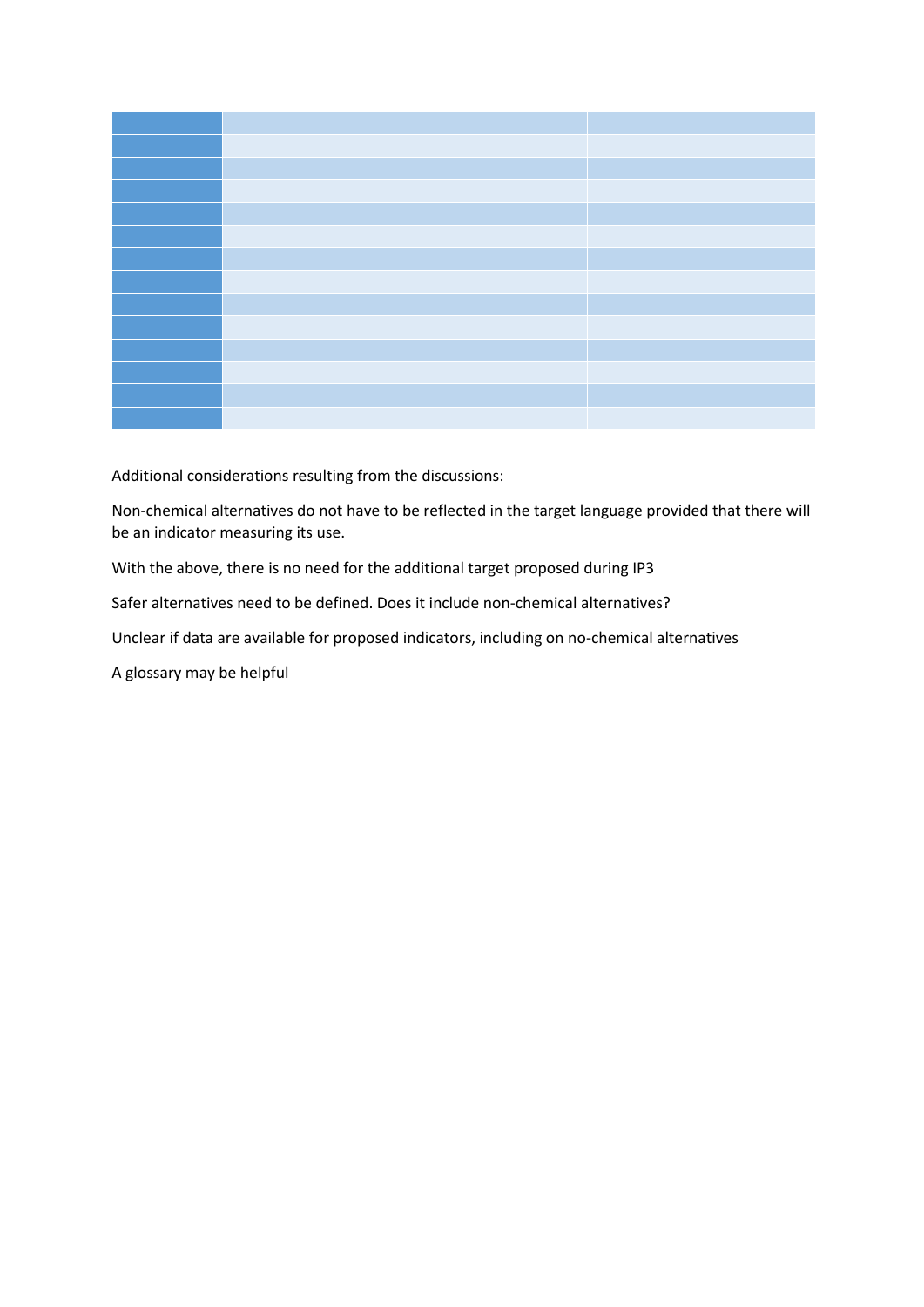|                    |                                                                                                                                                                                                                                                      |                                                                          |                                                                                                                                                                                                                                                                                                                                                      | Target D.2 Governments (globally, regionally, sub-regionally, nationally)                                                                                                                                                                                                                                                                     |                          |  |
|--------------------|------------------------------------------------------------------------------------------------------------------------------------------------------------------------------------------------------------------------------------------------------|--------------------------------------------------------------------------|------------------------------------------------------------------------------------------------------------------------------------------------------------------------------------------------------------------------------------------------------------------------------------------------------------------------------------------------------|-----------------------------------------------------------------------------------------------------------------------------------------------------------------------------------------------------------------------------------------------------------------------------------------------------------------------------------------------|--------------------------|--|
| <b>Target</b>      | implement policies that encourage production using natural products or non-<br>chemicals, facilitate the recycling and re-use of products (circular economy), and<br>the adoption of sustainable and safe alternatives, including cleaner production |                                                                          |                                                                                                                                                                                                                                                                                                                                                      |                                                                                                                                                                                                                                                                                                                                               |                          |  |
| <b>Definition</b>  | technologies.<br>Responsible                                                                                                                                                                                                                         | <b>Activity</b>                                                          |                                                                                                                                                                                                                                                                                                                                                      | <b>Output</b>                                                                                                                                                                                                                                                                                                                                 | Outcome/impact           |  |
|                    | agency<br>Governments<br>(globally,<br>regionally, sub-<br>regionally,<br>nationally)                                                                                                                                                                | Policies and<br>practices are<br>adopted,<br>implemented and<br>enforced |                                                                                                                                                                                                                                                                                                                                                      | Active ingredient<br>development<br>processes informed<br>by sustainable<br>chemistry principles.<br>Production of toxic,<br>unsustainable and<br>non-safe alternatives<br>are not produced,<br>and used.<br>Sustainable and<br>natural products or<br>non-chemicals<br>alternatives are<br>produced and used s<br>input in the<br>production | Prevent minimize<br>harm |  |
|                    |                                                                                                                                                                                                                                                      |                                                                          |                                                                                                                                                                                                                                                                                                                                                      | processes.<br>Non-cleaner<br>production<br>technologies are not<br>developed.<br>Cleaner production<br>technologies are<br>developed and<br>installed.                                                                                                                                                                                        |                          |  |
| <b>Responsible</b> | <b>National</b><br>governments                                                                                                                                                                                                                       | 図                                                                        | Implement policies that encourage production using<br>natural products or non-chemicals, facilitate the recycling<br>and re-use of products (circular economy), and the<br>adoption of sustainable and safe alternatives, including<br>cleaner production technologies. NOTE: also government<br>globally, regionally, sub-regionally and nationally |                                                                                                                                                                                                                                                                                                                                               |                          |  |
|                    | <b>Industry</b><br>⊠                                                                                                                                                                                                                                 |                                                                          |                                                                                                                                                                                                                                                                                                                                                      | production using natural products or non-chemicals,<br>recycling and re-use of products (circular economy), and<br>adoption of sustainable and safe alternatives, including<br>cleaner production technologies                                                                                                                                |                          |  |
|                    | <b>Trade</b><br>associations                                                                                                                                                                                                                         | $\Box$                                                                   |                                                                                                                                                                                                                                                                                                                                                      |                                                                                                                                                                                                                                                                                                                                               |                          |  |
|                    | Academia                                                                                                                                                                                                                                             | $\boxtimes$                                                              | Data om production methods, use of safe alternatives,<br>circular approaches and cleaner production technologies                                                                                                                                                                                                                                     |                                                                                                                                                                                                                                                                                                                                               |                          |  |
|                    | <b>IOMC</b><br>organisations                                                                                                                                                                                                                         | ⊠                                                                        | (SDG12)                                                                                                                                                                                                                                                                                                                                              | Promote sustainable consumption and production                                                                                                                                                                                                                                                                                                |                          |  |